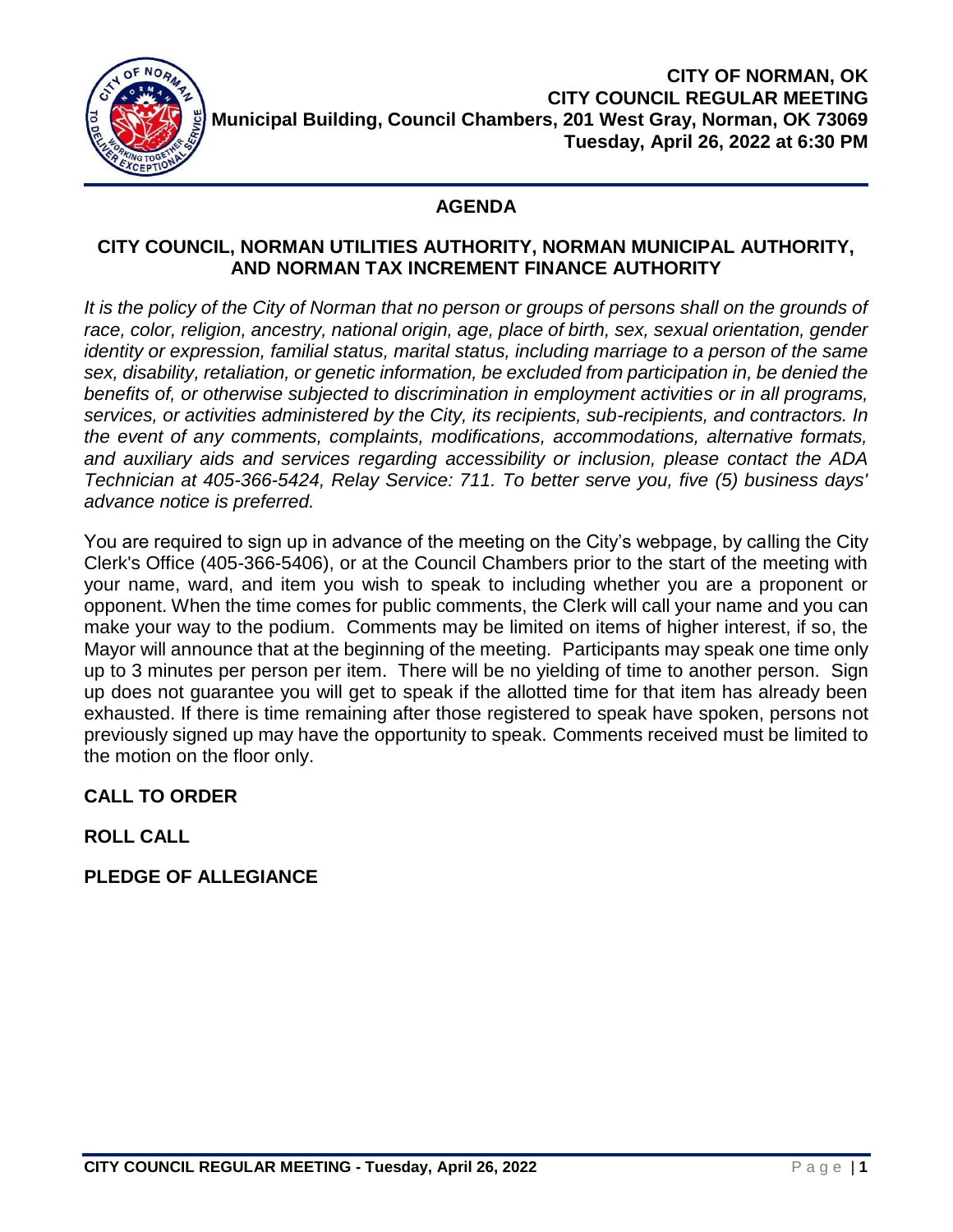#### **APPROVAL OF MINUTES**

1. CONSIDERATION OF APPROVAL, REJECTION, AMENDMENT, AND/OR POSTPONEMENT OF THE MINUTES AS FOLLOWS:

CITY COUNCIL MINUTES OF FEBRUARY 22, 2022 NORMAN UTILITIES AUTHORITY MINUTES OF FEBRUARY 22, 2022 NORMAN MUNICIPAL AUTHORITY MINUTES OF FEBRUARY 22, 2022 NORMAN TAX INCREMENT FINANCE AUTHORITY MINUTES OF FEBRUARY 22, 2022 CITY COUNCIL MINUTES OF MARCH 8, 2022 NORMAN UTILITIES AUTHORITY MINUTES OF MARCH 8, 2022 NORMAN MUNICIPAL AUTHORITY MINUTES OF MARCH 8, 2022 NORMAN TAX INCREMENT FINANCE AUTHORITY MINUTES OF MARCH 8, 2022

### **PROCLAMATIONS**

- 2. CONSIDERATION OF ACKNOWLEDGEMENT, REJECTION, AMENDMENT, AND/OR POSTPONEMENT OF PROCLAMATION P-2122-34: A PROCLAMATION OF THE MAYOR OF THE CITY OF NORMAN, OKLAHOMA, PROCLAIMING SATURDAY, APRIL 30, 2022, AS NORMAN MUSIC FESTIVAL DAY IN THE CITY OF NORMAN.
- 3. CONSIDERATION OF ACKNOWLEDGEMENT, REJECTION, AMENDMENT, AND/OR POSTPONEMENT OF PROCLAMATION P-2122-35: A PROCLAMATION OF THE MAYOR OF THE CITY OF NORMAN, OKLAHOMA, PROCLAIMING THE WEEK OF MAY 15 THROUGH MAY 21, 2022, AS EMERGENCY MEDICAL SERVICES WEEK IN THE CITY OF NORMAN
- 4. CONSIDERATION OF ACKNOWLEDGEMENT, REJECTION, AMENDMENT, AND/OR POSTPONEMENT OF PROCLAMATION P-2122-39: A PROCLAMATION OF THE MAYOR OF THE CITY OF NORMAN, OKLAHOMA, PROCLAIMING THE WEEK OF MAY 1 THROUGH MAY 7, 2022, AS NATIONAL TRAVEL AND TOURISM WEEK IN THE CITY OF NORMAN
- 5. CONSIDERATION OF ACKNOWLEDGEMENT, REJECTION, AMENDMENT, AND/OR POSTPONEMENT OF PROCLAMATION P-2122-39: A PROCLAMATION OF THE MAYOR OF THE CITY OF NORMAN, OKLAHOMA, PROCLAIMING THE WEEK OF MAY 1 THROUGH MAY 7, 2022, AS SMALL BUSINESS WEEK IN THE CITY OF NORMAN

#### **COUNCIL ANNOUNCEMENTS**

#### **CONSENT DOCKET**

This item is placed on the agenda so that the City Council, by unanimous consent, can designate those routine agenda items that they wish to be approved or acknowledged by one motion. If any item proposed does not meet with approval of all Councilmembers, that item will be heard in regular order. Staff recommends that Item 6 through Item 22 be placed on the consent docket.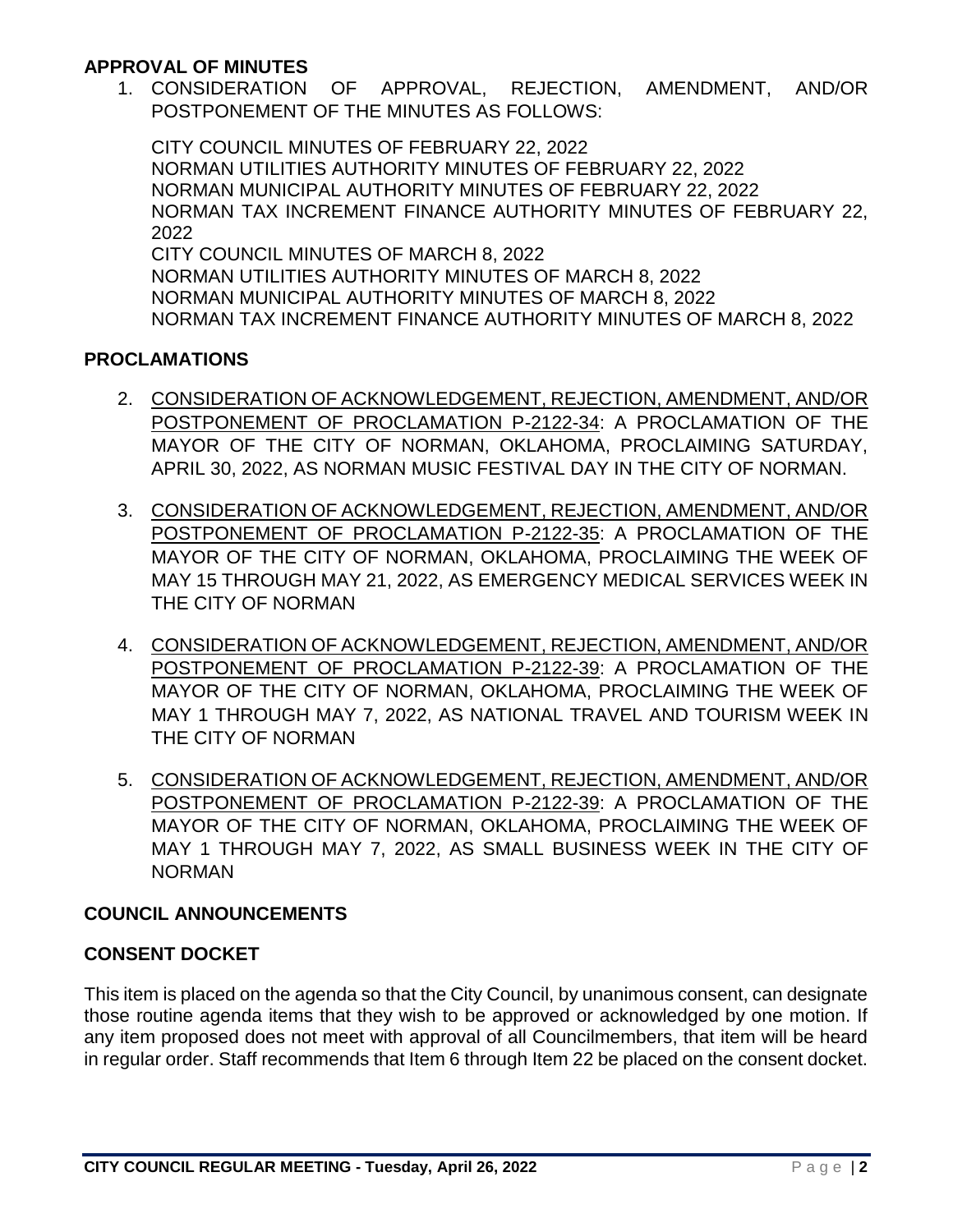### **Appointments**

6. CONSIDERATION OF ACKNOWLEDGEMENT, APPROVAL, REJECTION, AMENDMENT, AND/OR POSTPONEMENT OF THE MAYOR'S APPOINTMENTS AS FOLLOWS:

REAPPORTIONMENT AD HOC COMMITTEE

 ALLI PENNER, WARD 1 LISA SCHMIDT, WARD 2 WADE STEWART, WARD 3 SARA MCFALL, WARD 4 MARIA KENDALL, WARD 5 JOSHUA WHITTINGTON, WARD 6 ALISON BEHRENS BRALY, WARD 7 REBECCA OUBRE, WARD 8 CHRISTOPHER TALLBEAR, AT-LARGE

#### **Reports/Communications**

- 7. SUBMISSION AND ACKNOWLEDGING RECEIPT OF REPORT ENTITLED "THE CITY OF NORMAN SINGLE AUDIT REPORT FOR THE YEAR ENDED JUNE 30, 2021," AS PREPARED BY THE CITY OF NORMAN FINANCE DEPARTMENT AND AUDITED BY THE FIRM OF BKD, LLP, FOR THE CITY OF NORMAN, OKLAHOMA, NORMAN UTILITIES AUTHORITY, NORMAN MUNICIPAL AUTHORITY, NORMAN ECONOMIC DEVELOPMENT AUTHORITY AND NORMAN TAX INCREMENT FINANCE AUTHORITY.
- 8. CONSIDERATION OF ACKNOWLEDGEMENT, APPROVAL, ACCEPTANCE, REJECTION, AMENDMENT, AND/OR POSTPONEMENT OF RECEIPT OF THE FINANCE DIRECTOR'S INVESTMENT REPORT AS OF MARCH 31, 2022, AND DIRECTING THE FILING THEREOF.
- 9. CONSIDERATION OF ACKNOWLEDGEMENT, APPROVAL, REJECTION, AMENDMENT, AND/OR POSTPONEMENT OF THE MONTHLY DEPARTMENTAL REPORTS FOR THE MONTH OF MARCH, 2022.

## **Bids**

10. CONSIDERATION OF AWARDING, ACCEPTANCE, REJECTION, AMENDMENT, AND/OR POSTPONEMENT OF BID 2122-58: FOR THE PURCHASE OF COPPER METER YOKES TO PIONEER SUPPLY, L.L.C.; HDPE METER BOXES WITH CAST IRON LIDS TO OKLAHOMA CONTRACTOR SUPPLY, L.L.C.; AND WATER LINE REPAIR CLAMPS TO PIONEER SUPPLY, L.L.C., OKLAHOMA CONTRACTORS SUPPLY, L.L.C., AND CORE AND MAIN LP, AND BUDGET APPROPRIATION AS OUTLINED IN THE STAFF REPORT.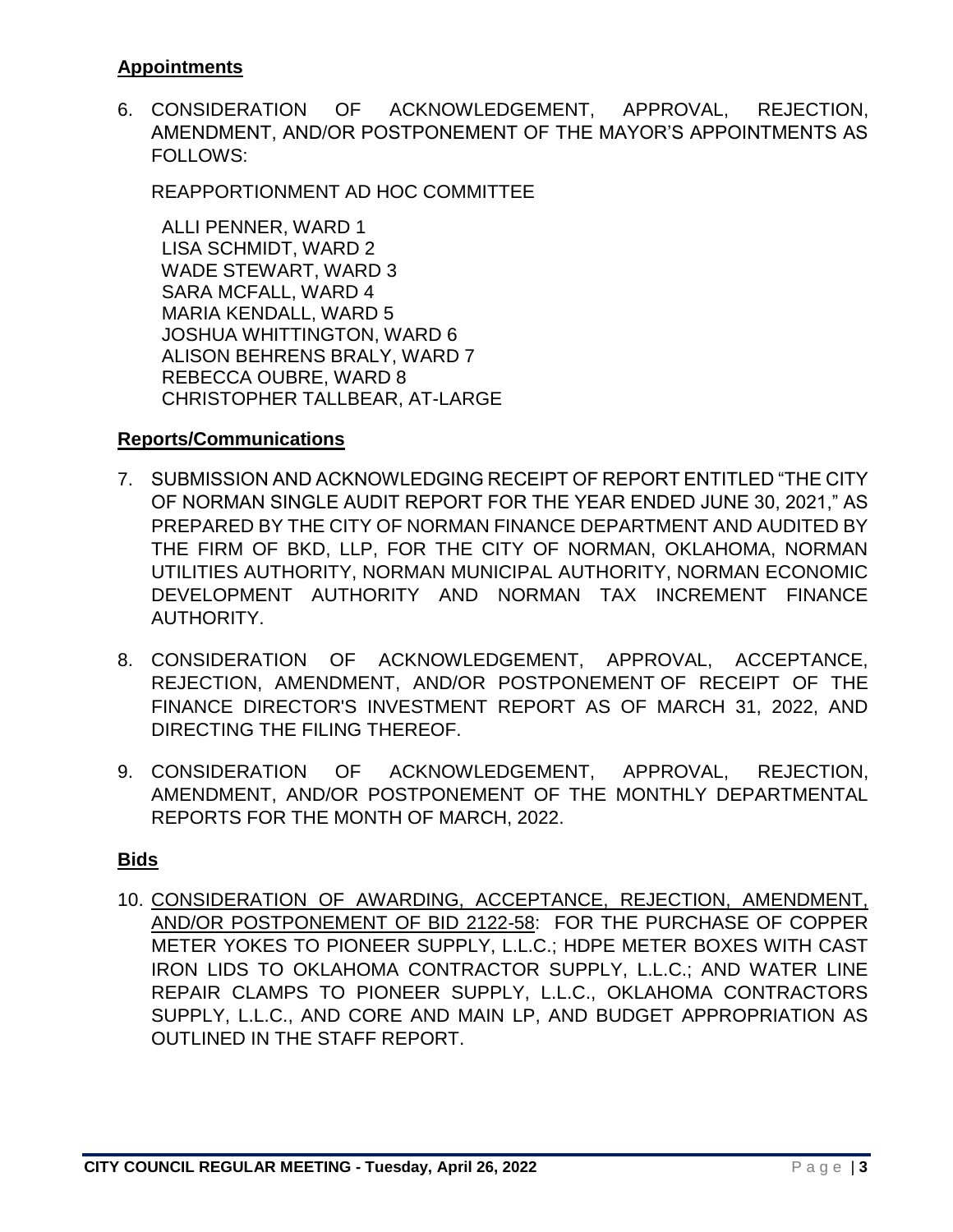# **Easement**

11. CONSIDERATION OF APPROVAL, GRANTING, REJECTION, AMENDMENT, AND/OR POSTPONEMENT OF EASEMENT E-2122-60: TO OKLAHOMA GAS AND ELECTRIC COMPANY (OG&E) FOR THE PURPOSE OF INSTALLING UNDERGROUND ELECTRIC SERVICE IN REAVES PARK AS PART OF THE NORMAN FORWARD REAVES PARK RENOVATION PROJECT.

# **Certificate of Survey**

12. CONSIDERATION OF APPROVAL, ACCEPTANCE, REJECTION, AMENDMENT, AND/OR POSTPONEMENT OF NORMAN RURAL CERTIFICATE OF SURVEY COS-2122-11: FOR HENDERSON ESTATES AND EASEMENT E-2122-59. (LOCATED ON THE EAST SIDE OF 84TH AVENUE N.E., APPROXIMATELY ONE-HALF MILE NORTH OF TECUMSEH ROAD).

# **Final Plat**

13. CONSIDERATION FOR APPROVAL, ACCEPTANCE, REJECTION, AMENDMENT, AND/OR POSTPONEMENT OF A FINAL SITE DEVELOPMENT PLAN AND FINAL PLAT FOR THE VILLAS AT ASHTON GROVE ADDITION, SECTION 1, A PLANNED UNIT DEVELOPMENT, SUBJECT TO RECEIPT OF \$44,543.40 FOR THE DEFERRAL OF SIDEWALK IMPROVEMENTS IN CONNECTION WITH 48TH AVENUE N.W. AND ACCEPTANCE OF PUBLIC DEDICATIONS CONTAINED THEREIN. (GENERALLY LOCATED 490 FEET NORTH OF WEST ROCK CREEK ROAD ON THE EAST SIDE OF 48TH AVENUE NW.)

## **Contracts**

- 14. CONSIDERATION OF APPROVAL, REJECTION, AMENDMENT, AND/OR POSTPONEMENT OF AMENDMENT NO. SEVEN TO CONTRACT K-1617-114: BY AND BETWEEN THE NORMAN MUNICIPAL AUTHORITY AND P.D.G., L.L.C., D/B/A PLANNING DESIGN GROUP, INCREASING THE CONTRACT AMOUNT BY \$71,000 FOR A REVISED CONTRACT AMOUNT OF \$1,858,150 FOR PROFESSIONAL ARCHITECTURAL DESIGN SERVICES FOR THE GRIFFIN COMMUNITY PARK.
- 15. CONSIDERATION OF APPROVAL, REJECTION, AMENDMENT, AND/OR POSTPONEMENT OF AMENDMENT NO. THREE TO CONTRACT K-1819-132: BY AND BETWEEN THE NORMAN MUNICIPAL AUTHORITY AND FLINTCO, L.L.C., INCREASING THE CONTRACT AMOUNT BY \$153,635.64 FOR A REVISED CONTRACT AMOUNT OF \$8,450,093.64 TO PROVIDE CONSTRUCTION OF THE NORMAN FORWARD YOUTH BASEBALL/SOFTBALL AND ADULT SOFTBALL IMPROVEMENTS PROJECTS AT REAVES PARK.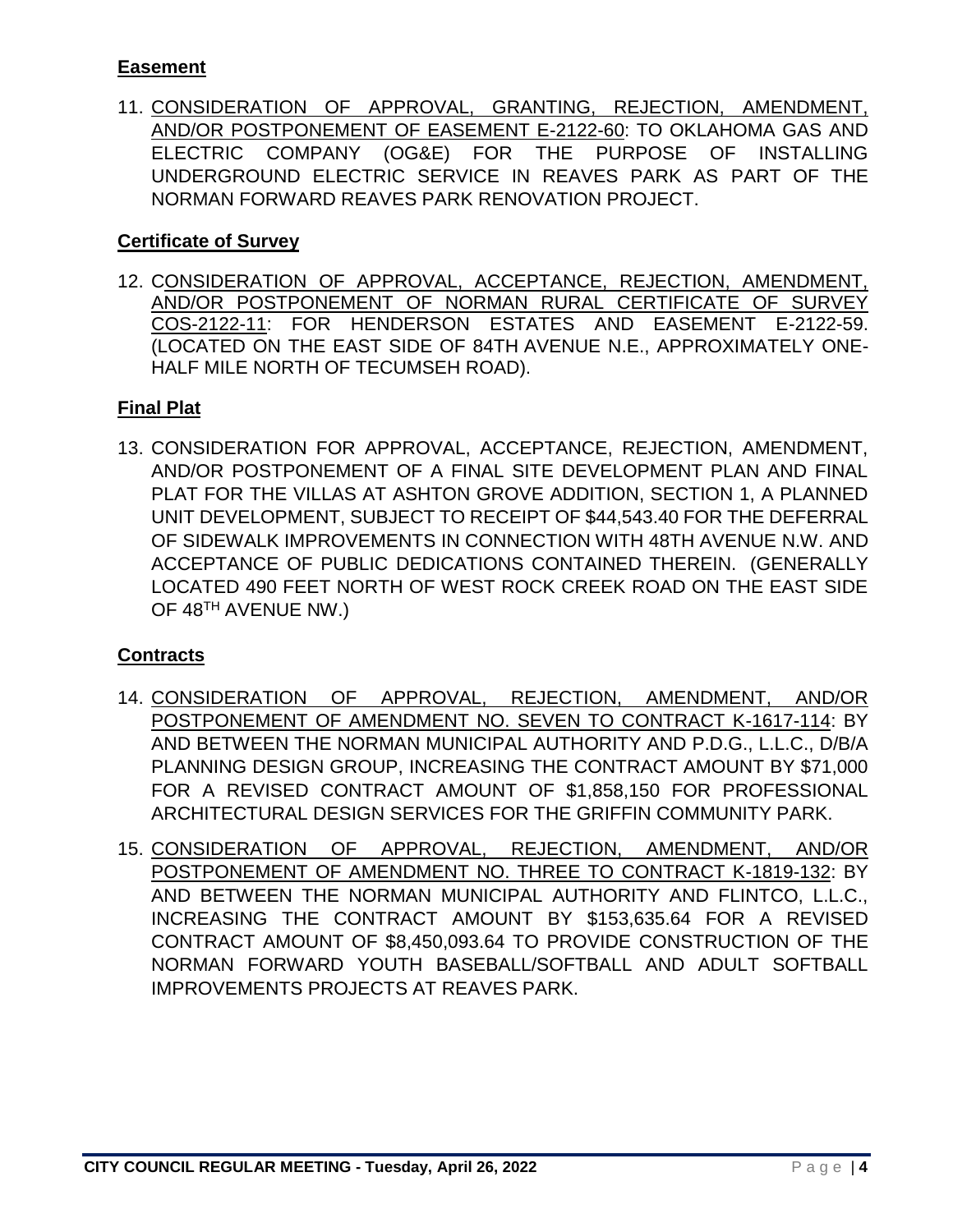- 16. CONSIDERATION OF APPROVAL, ACCEPTANCE, REJECTION, AMENDMENT, AND/OR POSTPONEMENT OF CHANGE ORDER NO. FIVE TO CONTRACT K-2021-35: BY AND BETWEEN THE CITY OF NORMAN, OKLAHOMA, AND FLINTCO, L.L.C., INCREASING THE CONTRACT AMOUNT BY \$81,184.41 FOR A REVISED CONTRACT AMOUNT OF \$9,064,937.37 AND ADDING 14 CALENDAR DAYS TO THE CONTRACT FOR THE NORTH BASE PROJECT, PHASE 1, TO MAKE VARIOUS CHANGES TO PROJECT DESIGN, AND BUDGET APPROPRIATION AS OUTLINED IN THE STAFF REPORT.
- 17. CONSIDERATION OF APPROVAL, ACCEPTANCE, REJECTION, AMENDMENT, AND/OR POSTPONEMENT OF AMENDMENT NO. ONE TO CONTRACT K-2021-121: BY AND BETWEEN THE NORMAN UTILITIES AUTHORITY AND BIOSTAR E LIGHT JV, L.L.C., INCREASING THE CONTRACT AMOUNT BY \$125,848.80 FOR A REVISED CONTRACT AMOUNT OF \$4,900,848.80 TO COMPLETE SITE PREPARATION WORK FOR A SOLAR PHOTOVOLTAIC SYSTEM TO PROVIDE ENERGY SAVINGS AND PRODUCTION GUARANTY.
- 18. CONSIDERATION OF AWARDING, ACCEPTANCE, APPROVAL, REJECTION, AMENDMENT, AND/OR POSTPONEMENT OF BID 2122-49 AND CONTRACT K-2122-89 BY AND BETWEEN THE CITY OF NORMAN, OKLAHOMA, AND PARATHON CONSTRUCTION, L.L.C IN THE AMOUNT OF \$315,863.50 FOR THE MCCULLOUGH STREET AND ALLEY RECONSTRUCTION PROJECT, PERFORMANCE BOND B-2122-63; STATUTORY BOND B-2122-64; MAINTENANCE BOND MB-2122-47, AND RESOLUTION R-2122-85 GRANTING TAX-EXEMPT STATUS AND BUDGET TRANSFER AS OUTLINED IN THE STAFF REPORT
- 19. CONSIDERATION OF AWARDING, AUTHORIZATION, ACCEPTANCE, APPROVAL, REJECTION, AMENDMENT, AND/OR POSTPONEMENT OF BID 2122-52 AND CONTRACT K-2122-92: BY AND BETWEEN THE NORMAN MUNICIPAL AUTHORITY AND CROSSLAND CONSTRUCTION COMPANY, INC., IN THE AMOUNT OF \$2,782,000 FOR THE SANITATION OFFICE BUILDING PROJECT, PERFORMANCE BOND B-2122-65; STATUTORY BOND B-2122-66; AND MAINTENANCE BOND MB-2122-48; THE UTILITIES DIRECTOR TO PURCHASE MATERIALS ON BEHALF OF THE CONTRACTOR; AND BUDGET APPROPRIATION AS OUTLINED IN THE STAFF REPORT.
- 20. CONSIDERATION OF APPROVAL, REJECTION, AMENDMENT, AND/OR POSTPONEMENT OF CONTRACT K-2122-115: A CONTRACT BY AND BETWEEN THE NORMAN UTILITIES AUTHORITY AND CROSSLAND CONSTRUCTION COMPANY, INC., IN THE AMOUNT OF \$14,650 PLUS \$3,662 FOR EACH ADDITIONAL MONTH AFTER FOUR MONTHS FOR PHASE ONE OF CONSTRUCTION MANAGER AT RISK SERVICES FOR THE FIRST CONSTRUCTION PHASES OF THE NEW LINE MAINTENANCE FACILITY PROJECT AND THE UTILITIES DIRECTOR TO PURCHASE MATERIALS ON BEHALF OF THE CONTRACTOR.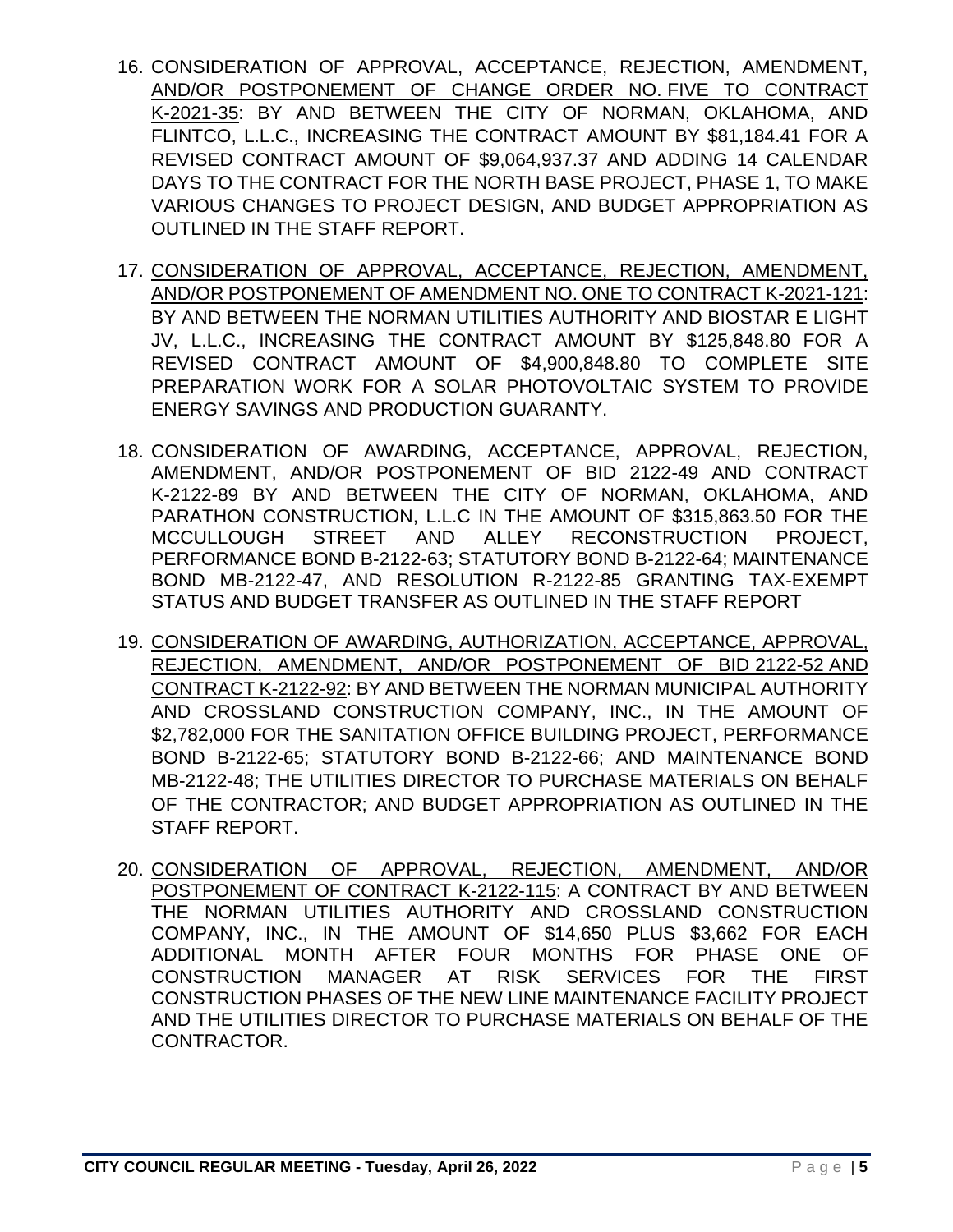21. CONSIDERATION OF APPROVAL, ADOPTION, REJECTION, AMENDMENT AND/OR POSTPONEMENT OF CONTRACT K-2122-116: BY AND BETWEEN THE CITY OF NORMAN, OKLAHOMA, AND PLAYCORE D/B/A GAMETIME, IN THE AMOUNT OF \$362,599.30; PERFORMANCE BOND B-2122-79; STATUTORY BOND B-2122-80; AND MAINTENANCE BOND MB-2122-57 FOR THE ANDREWS PARK PLAYGROUND PROJECT, RESOLUTION R-2122-108 GRANTING TAX EXEMPT STATUS AND BUDGET TRANSFER AS OUTLINED IN THE STAFF REPORT.

### **Resolutions**

22. CONSIDERATION OF ADOPTION, REJECTION, AMENDMENT, AND/OR POSTPONEMENT OF RESOLUTION R-2122-112: A RESOLUTION OF THE COUNCIL OF THE CITY OF NORMAN, OKLAHOMA, AND THE NORMAN MUNICIPAL AUTHORITY APPROPRIATING \$892,007.28 FROM THE 2016 STREET MAINTENANCE BOND FUND BALANCE TO BE USED TO PURCHASE ASPHALT AND MATERIALS FOR THE ALAMEDA STREET WIDENING PROJECT FROM 36TH-AVENUE S.E. TO 48TH AVENUE S.E.

### **NON-CONSENT ITEMS**

- 23. CONDUCTING AND CLOSING THE FIRST PUBLIC HEARING FOR CONSIDERATION OF APPROVAL, REJECTION, AMENDMENT, AND/OR POSTPONEMENT THE FYE 2023 CITY OF NORMAN PROPOSED OPERATING AND CAPITAL BUDGETS.
- 24. CONSIDERATION OF ADOPTION, REJECTION, AMENDMENT, AND/OR POSTPONEMENT OF RESOLUTION R-2122-94: A RESOLUTION OF THE COUNCIL OF THE CITY OF NORMAN, OKLAHOMA, AMENDING THE NORMAN 2025 LAND USE AND TRANSPORTATION PLAN SO AS TO REMOVE PART OF THE EAST 20 FEET OF LOT FIFTY (50) AND ALL OF LOT FIFTY-ONE (51), IN BLOCK TWO (2), OF WOODSLAWN ADDITION, TO NORMAN, CLEVELAND COUNTY, OKLAHOMA, FROM THE LOW DENSITY RESIDENTIAL DESIGNATION AND PLACE THE SAME IN THE COMMERCIAL DESIGNATION. (621 HIGHLAND PARKWAY)
- 25. CONSIDERATION OF ADOPTION, REJECTION, AMENDMENT AND/OR POSTPONEMENT OF ORDINANCE O-2122-37 UPON SECOND AND FINAL READING: AN ORDINANCE OF THE COUNCIL OF THE CITY OF NORMAN, OKLAHOMA, AMENDING SECTION 460 OF CHAPTER 22 OF THE CODE OF THE CITY OF NORMAN SO AS TO REMOVE THE EAST 20 FEET OF LOT FIFTY (50) AND ALL OF LOT FIFTY-ONE (51), IN BLOCK TWO (2), OF WOODSLAWN ADDITION, TO NORMAN, CLEVELAND COUNTY, OKLAHOMA, FROM THE R-1, SINGLE FAMILY DWELLING DISTRICT AND PLACE THE SAME IN THE C-2, GENERAL COMMERCIAL DISTRICT, OF SAID CITY; AND PROVIDING FOR THE SEVERABILITY THEREOF. (621 HIGHLAND PARKWAY)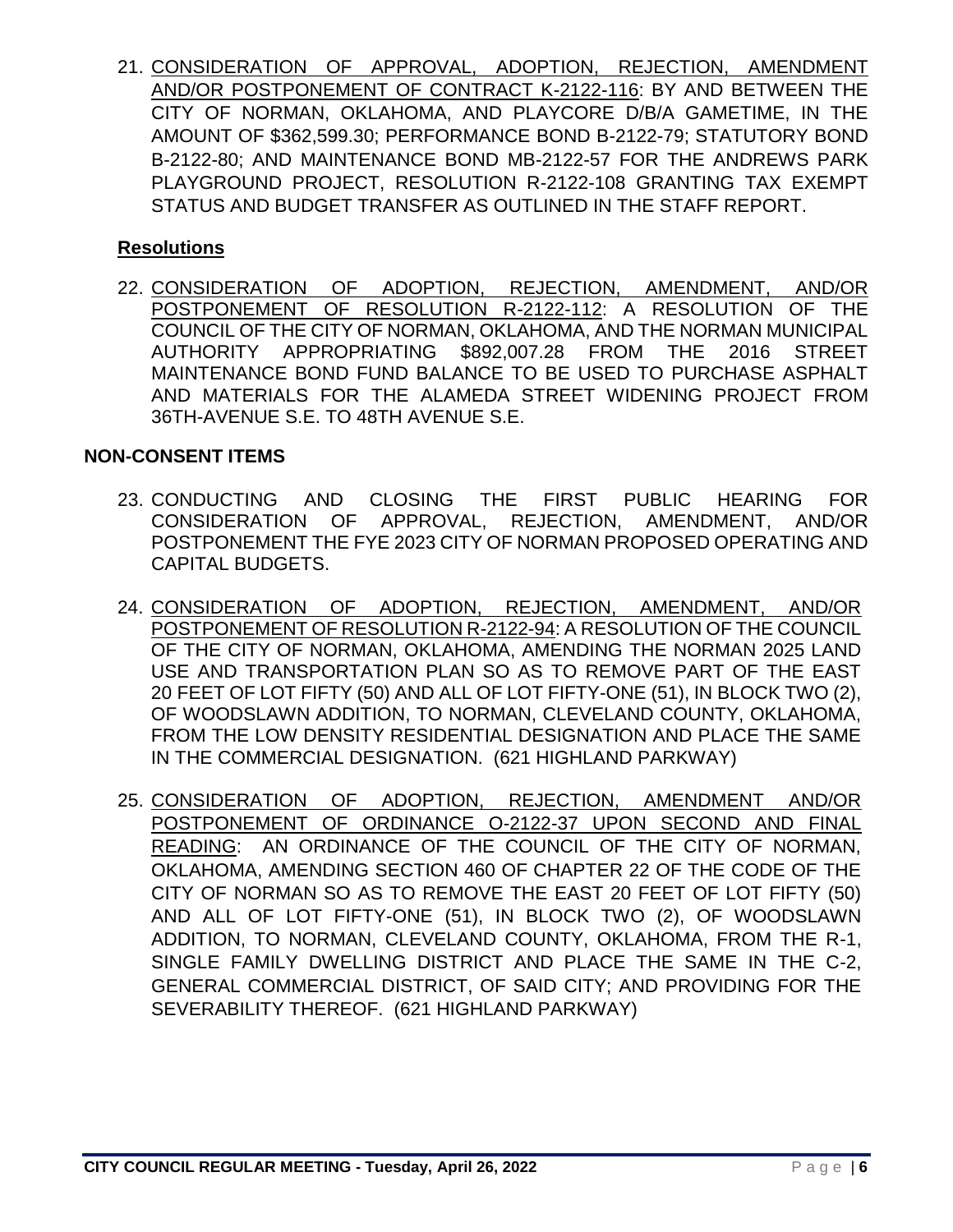- 26. CONSIDERATION OF ADOPTION, REJECTION, AMENDMENT, AND/OR POSTPONEMENT OF R-2122-95: A RESOLUTION OF THE COUNCIL OF THE CITY OF NORMAN, OKLAHOMA, AMENDING THE NORMAN 2025 LAND USE AND TRANSPORTATION PLAN SO AS TO REMOVE PART OF PART OF THE SOUTH HALF (S/2) OF THE NORTH HALF (N/2) OF THE SOUTHEAST QUARTER (SE/4) OF THE SOUTHEAST QUARTER (SE/4) OF THE SOUTHWEST QUARTER (SW/4) OF SECTION THIRTY-SIX (36), TOWNSHIP NINE (9) NORTH, RANGE THREE (3) WEST OF THE INDIAN MERIDIAN (I.M.), CLEVELAND COUNTY, OKLAHOMA, FROM THE HIGH DENSITY RESIDENTIAL DESIGNATION AND PLACE THE SAME IN THE COMMERCIAL DESIGNATION. (1134 MCGEE DRIVE)
- 27. CONSIDERATION OF ADOPTION, REJECTION, AMENDMENT AND/OR POSTPONEMENT OF ORDINANCE O-2122-38 UPON SECOND AND FINAL READING: AN ORDINANCE OF THE COUNCIL OF THE CITY OF NORMAN, OKLAHOMA, AMENDING SECTION 460 OF CHAPTER 22 OF THE CODE OF THE CITY OF NORMAN SO AS TO REMOVE PART OF THE SOUTH HALF (S/2) OF THE NORTH HALF (N/2) OF THE SOUTHEAST QUARTER (SE/4) OF THE SOUTHEAST QUARTER (SE/4) OF THE SOUTHWEST QUARTER (SW/4) OF SECTION THIRTY-SIX (36), TOWNSHIP NINE (9) NORTH, RANGE THREE (3) WEST OF THE INDIAN MERIDIAN, NORMAN, CLEVELAND COUNTY, OKLAHOMA, FROM THE RM-6, MEDIUM DENSITY APARTMENT DISTRICT AND PLACE THE SAME IN THE C-2, GENERAL COMMERCIAL DISTRICT, OF SAID CITY; AND PROVIDING FOR THE SEVERABILITY THEREOF. (1134 MCGEE DRIVE)
- 28. CONSIDERATION OF ADOPTION, REJECTION, AMENDMENT AND/OR POSTPONEMENT OF ORDINANCE O-2122-39 UPON SECOND AND FINAL READING: AN ORDINANCE OF THE COUNCIL OF THE CITY OF NORMAN, OKLAHOMA, AMENDING SECTION 460 OF CHAPTER 22 OF THE CODE OF THE CITY OF NORMAN SO AS TO REMOVE PART OF THE NORTHEAST QUARTER (NE/4) OF SECTION SIXTEEN (16), TOWNSHIP EIGHT (8) NORTH, RANGE TWO (2) WEST OF THE INDIAN MERIDIAN, NORMAN, CLEVELAND COUNTY, OKLAHOMA, FROM THE C-1, LOCAL COMMERCIAL DISTRICT AND PLACE THE SAME IN THE C-2, GENERAL COMMERCIAL DISTRICT, OF SAID CITY; AND PROVIDING FOR THE SEVERABILITY THEREOF. (SOUTHWEST CORNER OF EAST CEDAR LANE ROAD AND CLASSEN BOULEVARD)
- 29. CONSIDERATION FOR APPROVAL, ACCEPTANCE, REJECTION, AMENDMENT, AND/OR POSTPONEMENT OF A PRELIMINARY PLAT FOR TAKE 5 ADDITION. (GENERALLY LOCATED AT THE SOUTHWEST CORNER OF CEDAR LANE ROAD AND CLASSEN BOULEVARD).